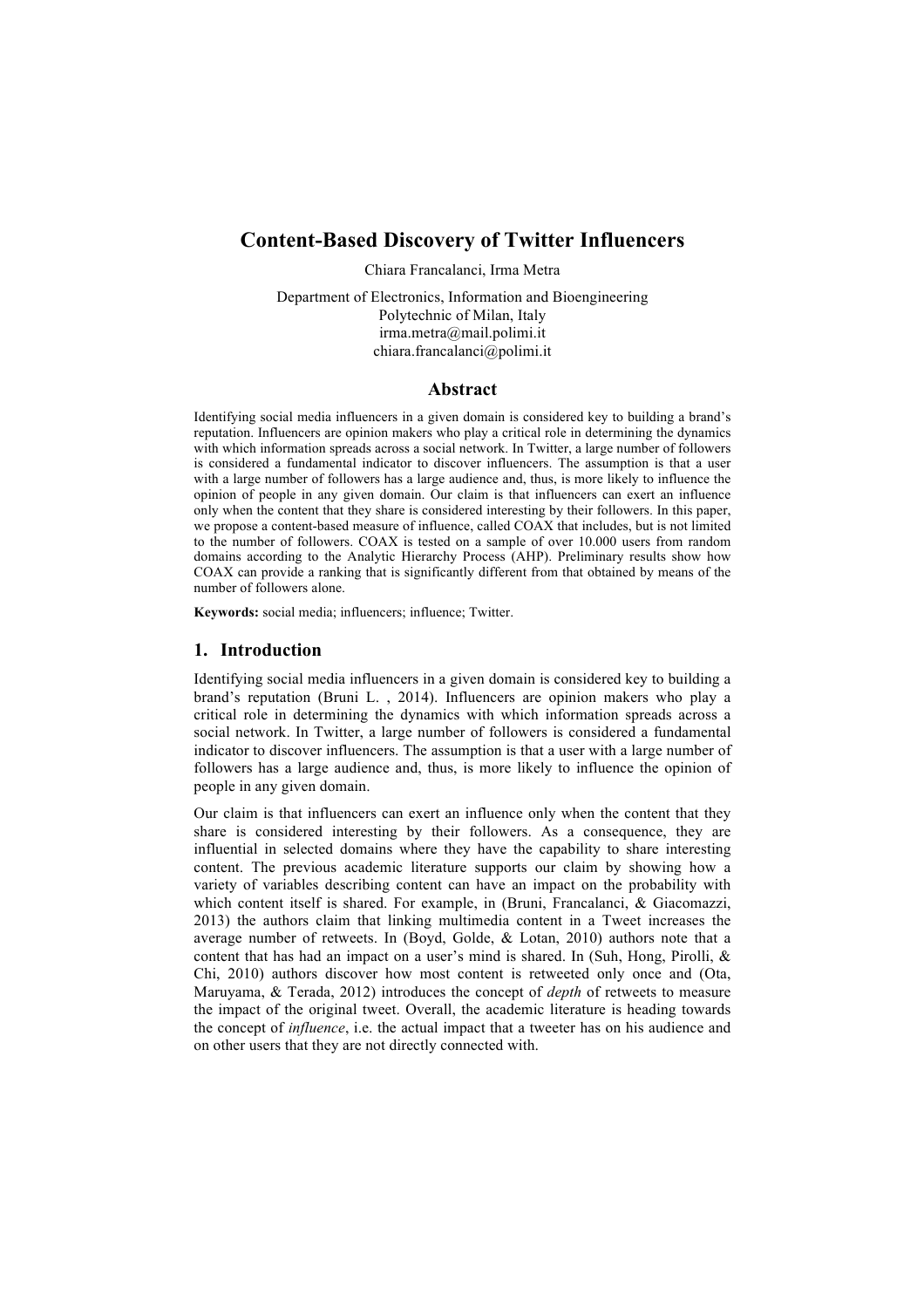In this paper, we propose a content-based measure of influence, called COAX that includes, but is not limited to the number of followers. The number of followees, favorites, tweets, listed, mentions, urls, hashtags, retweets and favorited are considered in conjunction with the more traditional number of followers. COAX is tested on a sample of over 10.000 users from random domains according to the Analytic Hierarchy Process (AHP). Preliminary results show how COAX can provide a ranking that is significantly different from that obtained by means of the number of followers alone. They also show that the methodology is very robust, as proved by the sensitivity analysis.

## **2. COAX: A framework to build Influence Metrics with AHP**

## **Introduction**

Our starting point has been the collection of a dataset of 11466 Twitter active users. The information gathered for each of them is the **number** of followers, following (the people they are following), lists he is member/owner of, tweets and tweets the user marked as favorite; for each user we further collected the **number** of retweets of his last 100 tweets, times tweets were marked as favorite, hashtags used, url's used and people the user mentioned.

Our goal was to provide a ranking algorithm based on this information, which would help identifying influencers or important tweeters. (Metra, 2014) In order to achieve this goal we used the Analytical Hierarchy Process (Saaty, 1980) to provide us with specific weights for each parameter of the data collected. AHP requires a specific problem setup composed of two steps: 1) define **the aggregation criteria**, i.e. divide variables in categories and subcategories as shown in Fig.1; 2) define **the objective**, i.e. discover appropriate weights for our parameters related to Tweeter activity.

## *1. Variable operationalization and aggregation criteria*



**Fig. 1**. Hierarchical aggregation of variables.

We decided to use 10 parameters based on tweeter and tweet activity. Our attention is limited to active tweeters, meaning people who use twitter actively, almost on a daily basis. Studies have shown that having a frequency of two or less tweets per day makes a user be not a spammer but an active one and most probably a person who is quite influential. In our dataset, the last time the user was active in twitter by posting a tweet is at least 120 days. We have selected the following categories: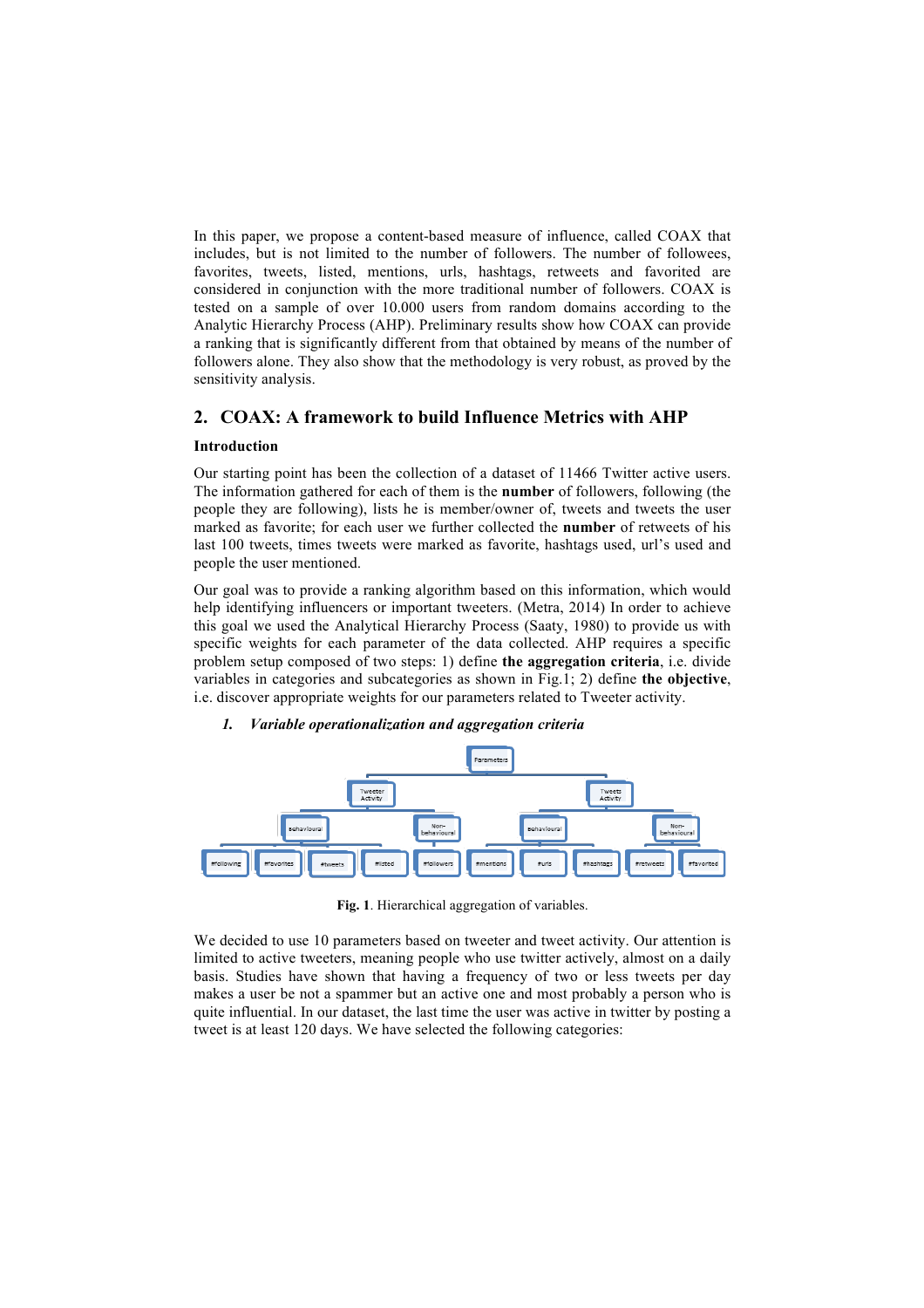**Tweeter Activity**: This category includes all the parameters that are totals (sum) related to the tweeter such as number of favorite tweets (#favorites), number of followers (#followers), number of people that the tweeter is following (#following), number of lists the tweeter is owner of/member of (#lists) and total number of tweets posted from the tweeter (#tweets). **Tweets Activity**: This category includes all the parameters which were obtained as a sum for the last 100 tweets of each tweeter. It is composed of the total number of how many times the last 100 tweets of the tweeter have been marked as favorite by other tweeters (#favorited), total number of how many times the last 100 tweets of the tweeter have been retweeted (#retweets), total number of URL's used in the last 100 tweets (#urls), total number of people mentioned in the last 100 tweets (#mentions) and total number of hashtags used in the last 100 tweets (#hashtags).These two categories are also divided both in two subcategories:

**Behavioral**: Behavioral parameters are considered the ones that are a consequence of the tweeter's actions. **Non-behavioral**: Non-behavioral parameters are considered those which are a consequence other tweeters' actions with respect to a specific tweeter.

### *2. Data sample*

The final dataset to test COAX contains 11.466 active users; we used 9000x2 API calls, 2000 API calls less then what we had calculated in the worst case. Data collection started 22/01/2014 at 18:15 and ended 24/10/2014 at 17.30; so a total of approximately 47 hours, 7 hours less than the worst case. The following tables summarize descriptive statistics regarding the Tweeter and Tweet activity of the 11466 users.

|                       |              |              | Tweeter Activity |          |          | Tweets Activity |           |        |              |              |  |
|-----------------------|--------------|--------------|------------------|----------|----------|-----------------|-----------|--------|--------------|--------------|--|
|                       | #favorites   | #followers   | #following       | #listed  | #tweets  | #favorited      | #retweets | #urls  | $#$ mentions | #hashtags    |  |
| Mean                  | 231.691      | 1177.234     | 368.322          | 7.861    | 1812.209 | 34.477          | 33.913    | 23.878 | 51.011       | 26.563       |  |
| Standard<br>Error     | 7.829        | 694.668      | 9.71             | 2.385    | 9.081    | 6.922           | 13.539    | 0.321  | 0.39         | 0.476        |  |
| Median                | 34           | 151          | 195              | $\bf{0}$ | 1604     | 16              |           | 6      | 44           | 9            |  |
| Mode                  | $\mathbf{0}$ | $\mathbf{0}$ | 0                | $\bf{0}$ | 1156     |                 | $\bf{0}$  | 0      | 0            | $\mathbf{0}$ |  |
| Standard<br>Deviation | 838.317      | 74384 614    | 1039.792         | 255.379  | 972.397  | 741.196         | 1449.773  | 34.397 | 41.753       | 50.928       |  |
| Range                 | 53686        | 7952441      | 49464            | 26672    | 7015     | 78730           | 154669    | 200    | 354          | 954          |  |
| Minimum               | $\Omega$     | 0            | 0                | $\bf{0}$ | 105      |                 | $\bf{0}$  | 0      | $\bf{0}$     | $\bf{0}$     |  |
| Maximum               | 53686        | 7952441      | 49464            | 26672    | 7120     | 78730           | 154669    | 200    | 354          | 954          |  |

**Table 1.** Tweeter and Tweets Activity Descriptive Statistics

### **Compare Criteria**

#### *Relative Importance Table and Priority Vector Calculation*

In order to build relative importance tables must be calculated, we needed to compare our criteria in a pairwise fashion. Pairwise comparisons are quantified by using a scale, which is a one-to-one mapping between the set of discrete linguistic choices available to the decision maker and a discrete set of numbers which represent the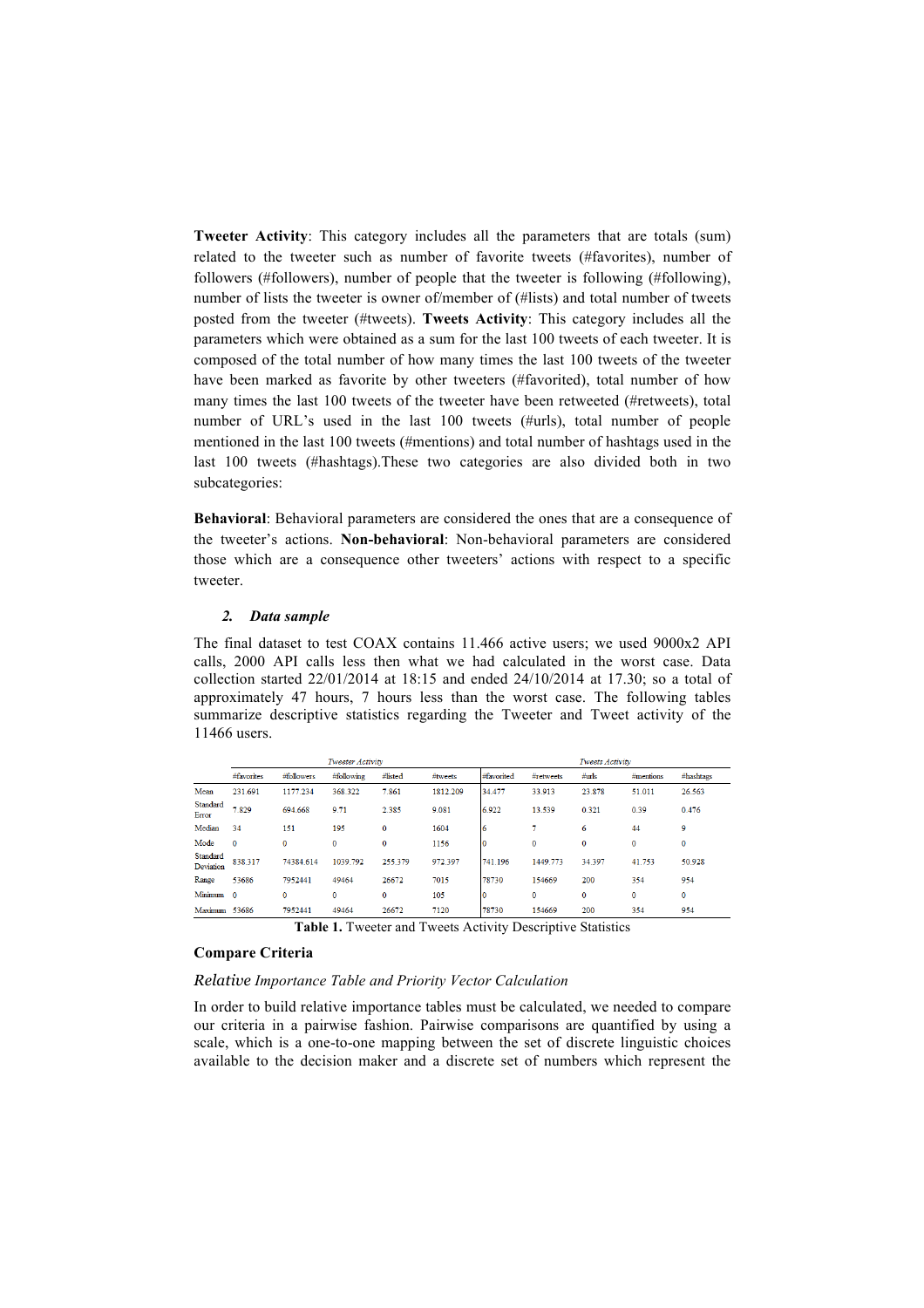importance, or weight, of the previous linguistic choices. According to this scale, the available values for the pairwise comparisons are members of the set: {9, 8, 7, 6, 5, 4, 3, 2, 1, 1/2, 1/3, 1/4, 1/5, 1/6, 1/7, 1/8, 1/9} (Saaty, 1980)

The next step is to extract the relative importance's implied by the comparisons (see Table 2.) Saaty asserts that to address this problem one has to estimate the right principal eigenvector of the previous matrices. Given a judgment matrix with pairwise comparisons, the corresponding maximum left eigenvector is approximated by using the geometric mean of each row.

*Relative Importance Tables and final priority vector of Tweeter and Tweets Activity Parameters*

| Relative Importance Table $(I^{st}$ level)                                                                                                                                |                     |                    |           |                    |                           | Relative Importance Table (2 <sup>-nd</sup> level->Tweeter Activity)                 | <i>Relative Importance Table (2<sup>-nd</sup> level-&gt;Tweets Activity)</i> |                        |                           |                         |                           |                    |
|---------------------------------------------------------------------------------------------------------------------------------------------------------------------------|---------------------|--------------------|-----------|--------------------|---------------------------|--------------------------------------------------------------------------------------|------------------------------------------------------------------------------|------------------------|---------------------------|-------------------------|---------------------------|--------------------|
|                                                                                                                                                                           | Tweeter<br>Activity | Tweets<br>Activity | Vector    | Priority           |                           | <b>Behavioral</b>                                                                    | Non-<br><b>Behavioral</b>                                                    | Priority<br>Vector     |                           | <b>Behavioral</b>       | Non-<br><b>Behavioral</b> | Priority<br>Vector |
| <b>Tweeter Activity</b>                                                                                                                                                   | -1                  | 1/4                | 0.2       |                    | <b>Behavioral</b>         |                                                                                      |                                                                              | 0.875                  | <b>Behavioral</b>         | 1                       | 1/4                       | 0.2                |
| <b>Tweets Activity</b>                                                                                                                                                    | 4                   |                    | 0.8       |                    | Non-<br><b>Behavioral</b> | 1/7                                                                                  |                                                                              | 0.125                  | Non-<br><b>Behavioral</b> |                         |                           | 0.8                |
| Relative Importance Table (3 <sup>-3d</sup> level->Tweeter Activity-> Behavioural) Relative Importance Table (3 <sup>-3d</sup> level->Tweeter Activity-> Non-Behavioural) |                     |                    |           |                    |                           |                                                                                      |                                                                              |                        |                           | Parameter<br>#followers |                           | Weight<br>0.025    |
|                                                                                                                                                                           | #following          | #favorites         | #tweets   | Priority<br>Vector |                           | #followers                                                                           | Priority<br>Vector                                                           |                        |                           | #favorites              |                           | 0.018848           |
| #following                                                                                                                                                                | 1.                  | 1/5                | 1/9       | 0.039810655        | #followers                | 1                                                                                    |                                                                              |                        |                           | #following              |                           | 0.006967           |
| <b>Mavorites</b>                                                                                                                                                          | 5                   |                    | 1/7       | 0.107704197        |                           |                                                                                      |                                                                              |                        |                           |                         |                           |                    |
| <b>Whyeets</b>                                                                                                                                                            | 9                   |                    | 1         | 0.649564957        |                           |                                                                                      |                                                                              |                        |                           | #listed                 |                           | 0.035511           |
| #listed                                                                                                                                                                   | 5                   | 3                  | 1/5       | 0.202920191        |                           |                                                                                      |                                                                              |                        |                           | #tweets                 |                           | 0.113674           |
|                                                                                                                                                                           |                     |                    |           |                    |                           |                                                                                      |                                                                              |                        |                           | #favorited              |                           | 0.16               |
| Relative Importance Table (3 <sup>-3d</sup> level->Tweets Activity-> Behavioural)                                                                                         |                     |                    |           |                    |                           | Relative Importance Table (3 <sup>-3d</sup> level->TweetsActivity-> Non-Behavioural) |                                                                              |                        |                           |                         |                           | 0.48               |
|                                                                                                                                                                           | #mentions           | $\#urls$           | #hashtags | Priority<br>Vector |                           | #retweet                                                                             | #favorited                                                                   | <b>Priority Vector</b> |                           | #retweets<br>$\#urls$   |                           | 0.098801           |
| #mentions                                                                                                                                                                 |                     | 0.2                | 0.2       | 0.085630704        | #retweet                  |                                                                                      | $\ddot{\mathbf{3}}$                                                          | 0.75                   |                           |                         |                           |                    |
| #urls                                                                                                                                                                     | s                   |                    | 3         | 0.617504227        | #favorited                | 1/3                                                                                  |                                                                              | 0.25                   |                           | $#$ mentions            |                           | 0.013701           |
| #hashtags                                                                                                                                                                 | 5                   | 0.33333333 1       |           | 0.296865069        |                           |                                                                                      |                                                                              |                        |                           | #hashtags               |                           | 0.047498           |

**Table 2.** Relative Importance Tables, the first second and third level

These tables represent the relative importance tables in the first, second and third level. The values of importance have been decided by the authors of this paper. A detailed discussion can be found in (Metra, 2014). To get the final ranking, for each tweeter we perform the weighted sum of the parameters, based on the Weight Vector presented in the previous diagram.

### **Results and Sensitivity Analysis**

We performed a sensitivity analysis of our judgments integer values by decreasing them by one (so we have more than 10% tweak in the parameter value), one at a time for each judgment done with respect to our 10 parameters. That means that at the third level we performed ten changes.

Tweaking parameters maintains the stability of the rankings (see Table 3). In all the cases, the percentage of no changes and slight changes reaches a minimum of 66% by considering also the first level of changes, which as earlier described introduces a larger amount of changes. Throughout all the other levels, this percentage is always greater than 80%.